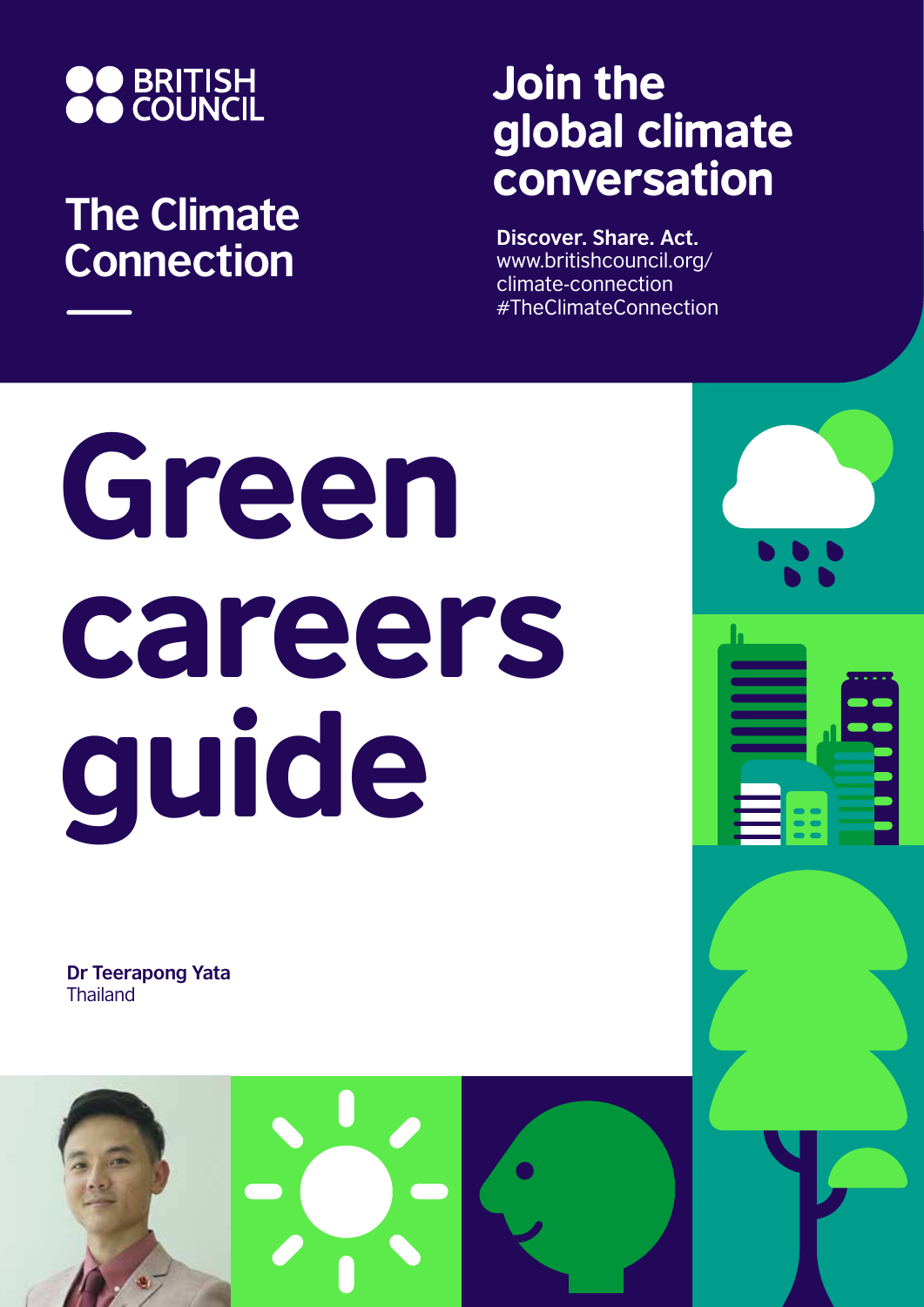### Dr Teerapong Yata Thailand



#### **A medical scientist who becomes a health-product entrepreneur**

It is quite astonishing to learn that the winner of this year's UK Alumni Awards' entrepreneurship category is a medical scientist. Which Thai innovation was chosen for this award? With several pieces of research having been patented, Dr Teerapong Yata has proven deserving of this award. One example of his inventions is a nanotechnology-based platform for immersion vaccination in farmed fish. This has made Thailand's economic fish free from disease, providing enormous benefit to Thai agriculture. Let's learn more about the entrepreneurial scientist in this interview.

#### **You studied medical science. What did you do after that before becoming a successful entrepreneur?**

After returning to Thailand, I discovered just how many types of herbs we have in our country. I tried to adapt the research methodologies I learnt and applied some innovative ideas to local products. Everything I am doing now follows this approach. I am currently working with a veterinary team from Chulalongkorn University to produce vaccinations for fish. We found that fish farmers were needing to give vaccinations to each fish individually. This was impossible for farmers who had 10,000+ fish in their farm. During an epidemic, these farmers could do nothing but accept their loss. Our team developed nanotechnology-based immersion vaccination, an innovation that enables a large number of fish to be vaccinated at the same time.



**Does this mean you've been able to apply some of the technologies you learnt about in the UK to Thailand?**

Yes, my studies in the UK involved project-based learning, where we studied various methods. When I returned to Thailand, I applied these methods to new problems. While I was studying, I used viruses to carry genes into the body to cure a disease. So I tried to adapt this system, using the herbs that we have here in Thailand.



#TheClimateConnection www.britishcouncil.org/climate-connection